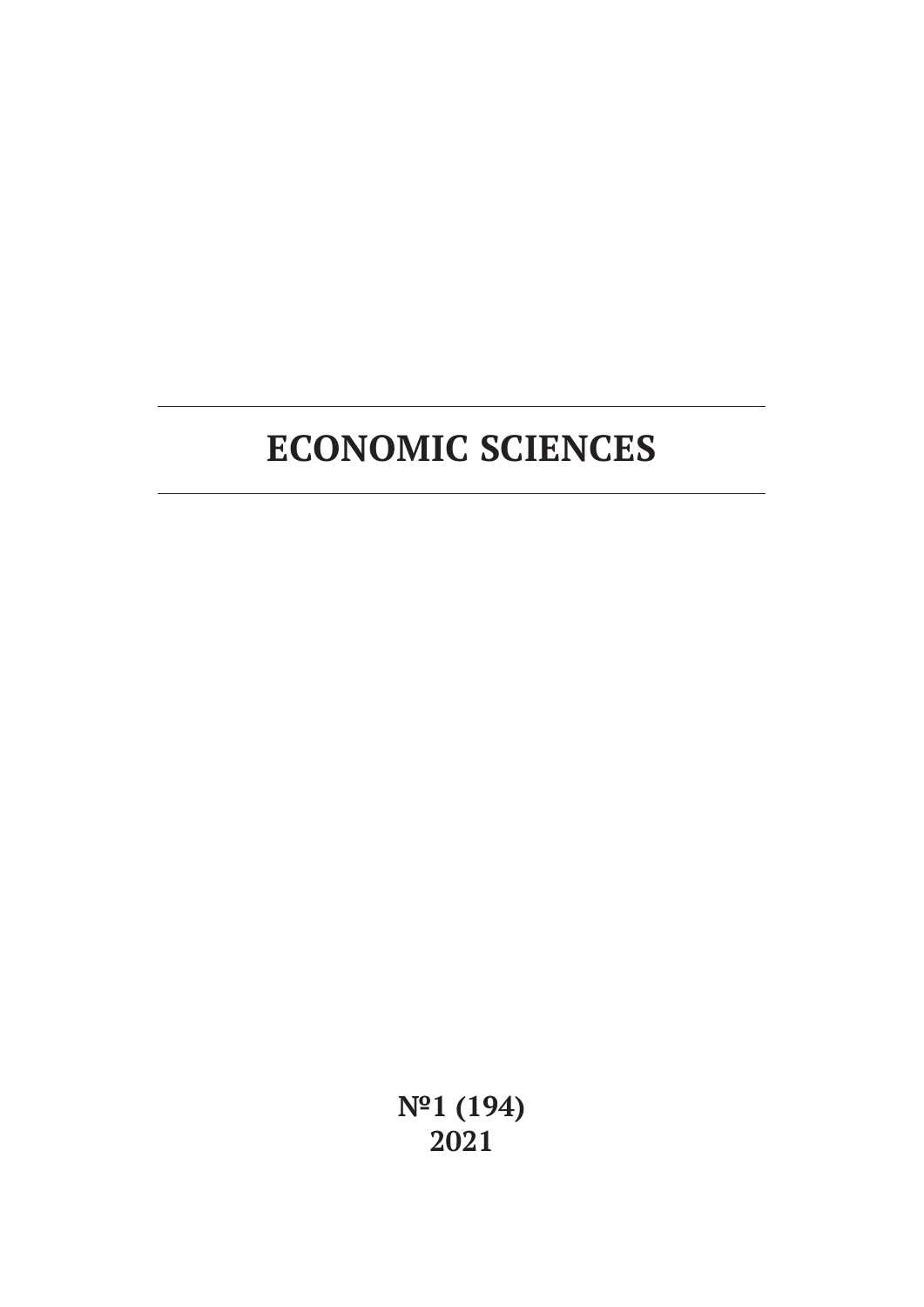#### **Editorial Council**

**V.V. Artiakov** — Doctor of Economics, Member of Russian Academy of Engineering

**R.S. Grinberg** — Doctor of Economics, Professor, Institute of Economy of Russian Academy of Sciences,

**A.G. Griaznova** — Doctor of Economics, Professor, President of Financial University under the Government of the Russian Federation

**A.G. Zeldner** — Doctor of Economics, Professor, Institute of Economy of Russian Academy of Sciences

**N.G. Kuznetsov** — Doctor of Economics, Professor, Rostov State University of Economics

**V.N. Ovchinnikov** — Doctor of Economics, Professor, Southern Federal University

**A.L. Porokhovski** — Doctor of Economics, Professor, Moscow State University named after M.V. Lomonosov

**S.N. Silvestrov** — Doctor of Economics, Professor, Financial University under the Government of the Russian Federation

**A.N. Shokhin** — Doctor of Economics, Professor

**M.A. Eskindarov** — Doctor of Economics, Professor, Rector of Financial University under the Government of the Russian Federation

The journal is included in the list of the Higher Accreditation Committee of The Ministry of Education and Science of Russia of the leading scientific journals and publications issued in the Russian Federation, where the main scientific results of the scientific theses for the degrees of Doctor and Candidate of Science can be found

Founder: LLC "Economic Sciences" Address: 125057, Moscow, Chapaevskii per., 3-775 E-mail: info@ecsn.ru WWW: http://ecsn.ru

The Certificate of registration of mass media: ПИ № ФС77–21147 from 28.06.2005

Subscription index 20387 (Agency "Rospechat")

ISSN 2072–0858

Issue date 31.01.2021 Format 60х84/8 Printed signatures 20.0 500 copies Printed by "24 Print" Ltd

#### **Editorial Board**

**V.A. Meshcherov** — Doctor of Economics, Professor, Chief Editor of the Journal «Economic Sciences»

**F.F. Sterlikov** — Doctor of Economics, Professor, Moscow State University of Technologies and Management named after K.G. Razumovskiy

**A.G. Zeldner** — Doctor of Economics, Professor, Institute of Economy of Russian Academy of Sciences

**E.V. Zarova** — Doctor of Economics, Professor, Plekhanov Russian University of Economics

**A.E. Karlik** — Doctor of Economics, Professor, St.-Petersburg State University of Economy and Finance

**N.G. Kuznetsov** — Doctor of Economics, Professor, Rostov State University of Economics

**V.N. Ovchinnikov** — Doctor of Economics, Professor, Southern Federal University

**S.N. Silvestrov** — Doctor of Economics, Professor, Financial University under the Government of the Russian Federation

**K.N. Korischenko** — Doctor of Economics, Professor, Russian Presidential Academy of National Economy and Public Administration

**A.A. Bakulina** — Doctor of Economics, Professor, Financial University under the Government of the Russian Federation

**V.A. Savinova** — Doctor of Economics, Professor, Samara State University of Economics

**E.N. Valiyeva** — Doctor of Economics, Professor, Samara State University of Economics

**G.D. Fainshtein** — PhD in Economics, Tallinn University of Technology

**V.A. Piskunov** — Doctor of Economics, Professor, Samara State University of Economics

**A.M. Petrov** — Doctor of Economics, Professor, Financial University under the Government of the Russian Federation

**P.V. Pavlov** — Doctor of Economics, Associate Professor, Southern Federal University

**O.A. Khokhlova** — Doctor of Economics, Professor, East-Siberian University of Technology and Management

**K.N. Ermolaev** — Doctor of Economics, Professor, Samara State University of Economics

#### **Chief Editor:**

**V.A. Meshcherov** — Doctor of Economics, Professor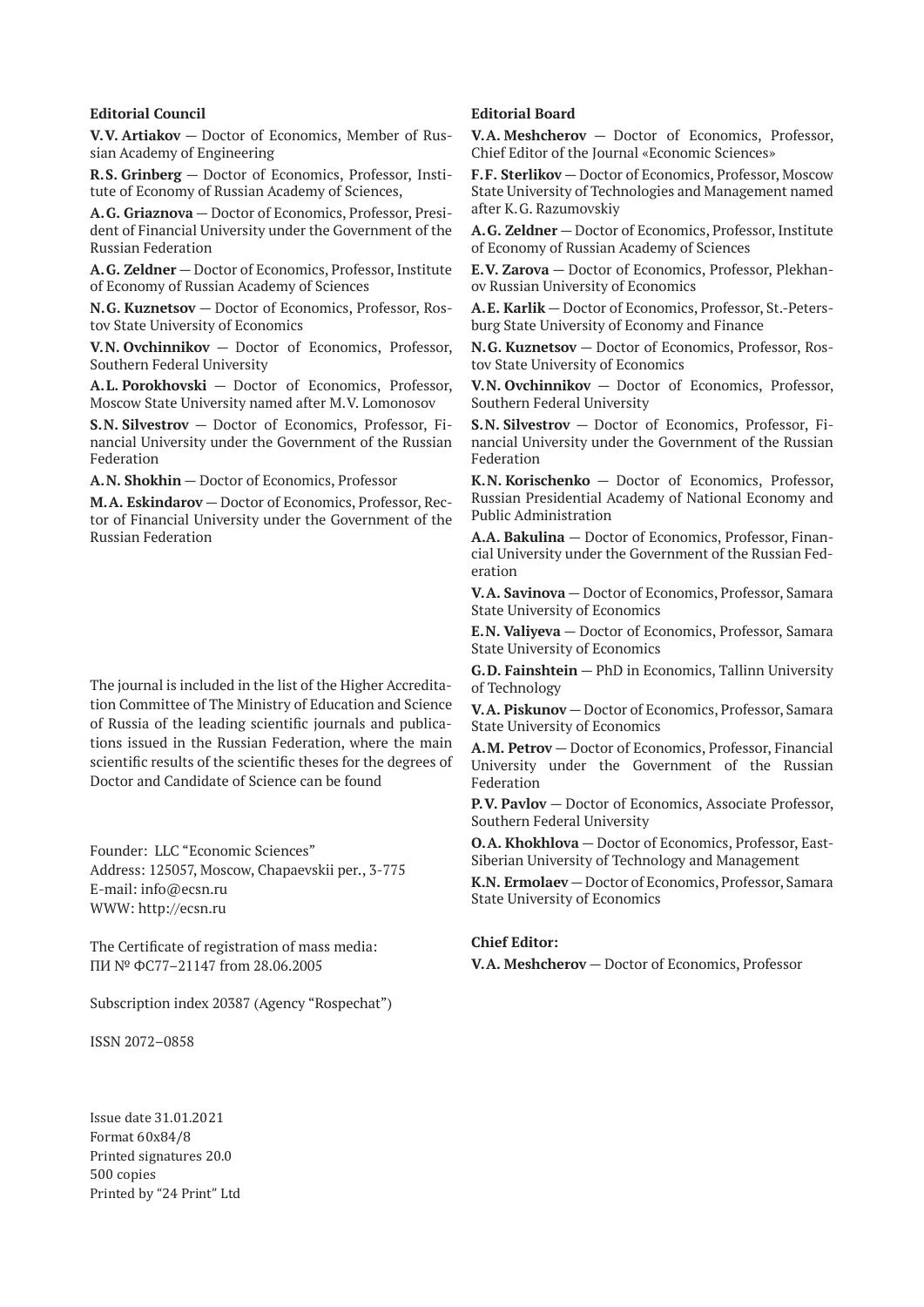# **CONTENTS**

### **ECONOMIC THEORY**

| <b>Budovich Y.I., Budovich M.S.</b> State-capitalist and cooperative ways to the society                                                                                             |
|--------------------------------------------------------------------------------------------------------------------------------------------------------------------------------------|
| Guskova M.F., Ivanova V.N., Sterlikov P.F., Sterlikov F.F. How effective is liberalism?                                                                                              |
| Lebedev K.N. Factory committees, or the cooperative path to the society of the future $-$                                                                                            |
| Mikhailov A.M., Korolev I.A. Transformation of the modern financial system                                                                                                           |
| ECONOMICS AND MANAGEMENT OF NATIONAL ECONOMY                                                                                                                                         |
|                                                                                                                                                                                      |
|                                                                                                                                                                                      |
| Demina N.K., Popova E.A., Bazeliuk V.V., Romanova A.V. Institutional theory                                                                                                          |
| Dozhdeva E.E. The role of taxes in providing the economic security of the Russian Federation  164                                                                                    |
| Ershova A.V., Rodionov D.G., Konnikov E.A., Konnikova O.A. A systematic analysis<br>of banks attractiveness for VIP-segment consumers within the digital information environment 164 |
| <b>Zhilyakov D.I.</b> The role of the state in improving the efficiency of agricultural organizations  165                                                                           |
| <b>Zeldner A.G.</b> Economic levers of social sustainability management in the consumer sphere  166                                                                                  |
| Kalieva O.M., Mantrova M.S., Inevatova O.A., Vatchenko D.A. Research of preferences                                                                                                  |
| Karlik A.E., Mitina Y.A. Risk specifics of gas industry production infrastructure organizations .167                                                                                 |
| Malinina T.V. The European Payment Initiative or PEPSI. Economic initiative                                                                                                          |
| Oganisyan V.A., Nalbandyan G.G., Khovalova T.V. Forecasting the demand for container                                                                                                 |

# **BOOK KEEPING, STATISTICS**

| Eremkina Y.V., Lyalkova E.E. Application of a balanced scorecard on trade enterprises                                                                                            |  |
|----------------------------------------------------------------------------------------------------------------------------------------------------------------------------------|--|
| Kachkova O.E., Krishtaleva T.I. Justification for the level of materiality for IFRS financial                                                                                    |  |
| Naumova N.Y., Lyalkova E.E. Unified reporting standard in the hotel industry USALI                                                                                               |  |
| <b>Petrov A.M.</b> Problems concerning the impossibility of implementation of effective control<br>of expenditure, budget funds aimed for the implementation of federal projects |  |
| <b>Petrov A.M.</b> Basic principles, methods and methods of internal financial control  170                                                                                      |  |
| Petrov A.M., Tsypin A.P., Faizova L.R. Study of factors affecting the efficiency                                                                                                 |  |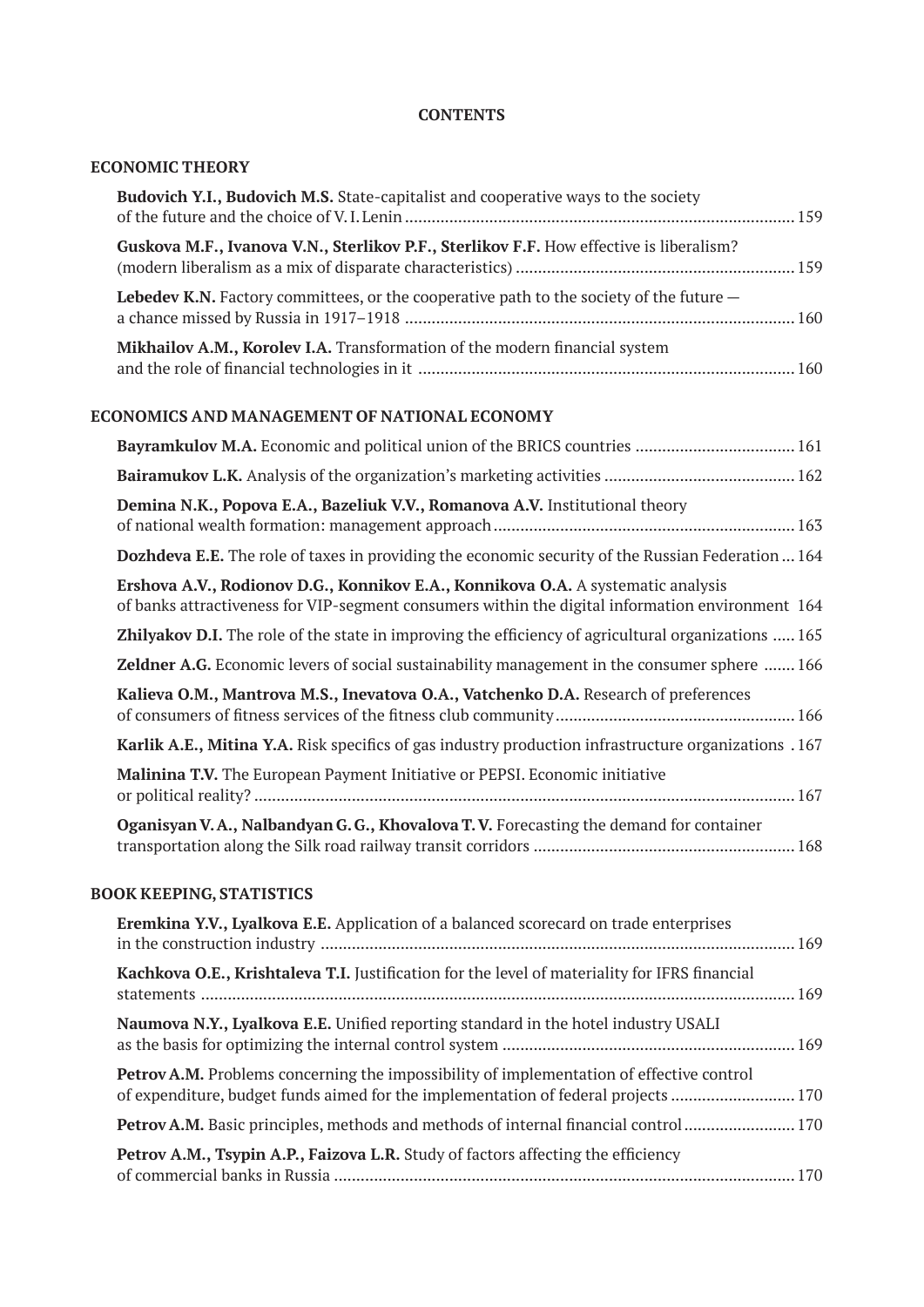| <b>Shlychkov D.S., Bautin A.G.</b> Disadvantages of the organization of accounting and reporting |  |
|--------------------------------------------------------------------------------------------------|--|
|                                                                                                  |  |

### **WORLD ECONOMY**

| Alekseev P.V. Role of the Eurasian development bank in the formation of the EAEU single |  |
|-----------------------------------------------------------------------------------------|--|
|                                                                                         |  |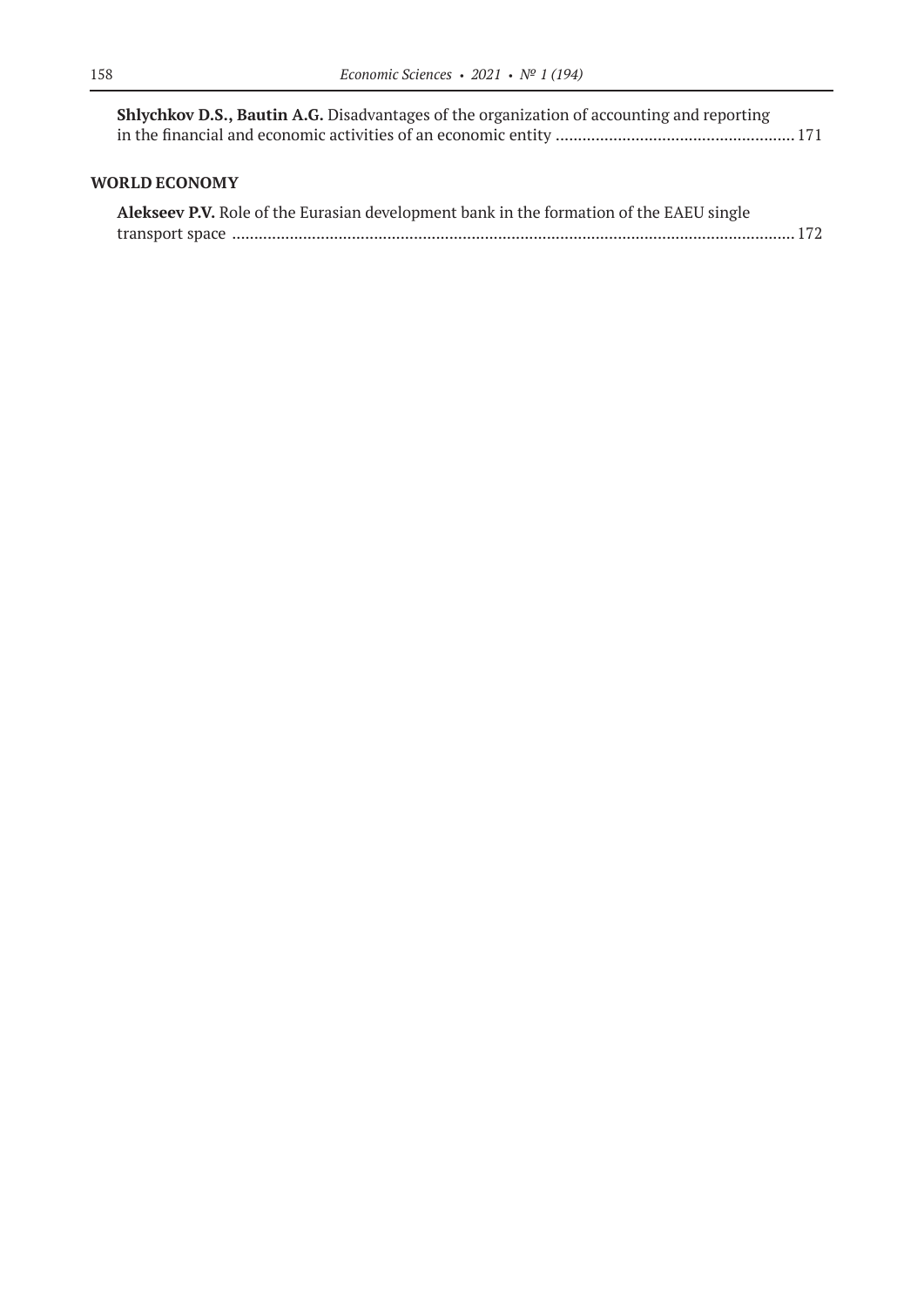### **ECONOMIC THEORY**

# **STATE-CAPITALIST AND COOPERATIVE WAYS TO THE SOCIETY OF THE FUTURE AND THE CHOICE OF V.I.LENIN**

#### © 2021 **Budovich Yuliya Ivanovna**

Doctor of Economics, professor of the Department of economic theory Financial University under the Government of the Russian Federation, Moscow, Russia E-mail: JBudovich@fa.ru

#### © 2021 **Budovich Margarita Sergeevna**

Ph. D., associate professor of the Department of economic theory Financial University under the Government of the Russian Federation, Moscow, Russia E-mail: MSBudovich@fa.ru

The article shows that the choice of V.I.Lenin and the Bolshevik Party of the state-capitalist path of transition to communism contradicted true Marxism — from the first volume of Capital to the last works, K.Marx consistently defended the cooperative path to the society of the future — and was justified by the desire for undivided and indefinite power in the country. The article proves that the real proletarian revolution was not the October, but the February revolution of 1917, and the truly Marxist party was the party of not the Bolsheviks, but of the Social Revolutionaries, thanks to which immediately after February, in the country was implemented the cooperative path of transition to society of the future  $-$  in the form of workers' control, or the movement of factory committees.

*Key words: non-financial economy, cooperative path, true Marxism, workers' control, factory committees.*

# **HOW EFFECTIVE IS LIBERALISM? (MODERN LIBERALISM AS A MIX OF DISPARATE CHARACTERISTICS)**

### © 2021 **Guskova Marina Fedorovna**

Doctor of Economics, Professor, Professor of the Department of quality Management VORUT (MIIT), Moscow, Russia

#### © 2021 **Ivanova Valentina Nikolaevna**

Doctor of Economics, Professor, Winner of the government of the Russian Federation award in the field of education, head of the Department, President Moscow State Technical University (PKU), Moscow, Russia

### © 2021 **Sterlikov Pavel Fedorovich**

Doctor of Economics, Professor, Dean of the faculty of Economics Moscow State University of Economics, Moscow, Russia

#### © 2021 **Sterlikov Fedor Fedorovich**

Doctor of Economics, Professor, Winner of the government of the Russian Federation award in science and technology Moscow State Technical University (PKU), Moscow, Russia

A brief analysis of the views of the main varieties of liberalism on the category of «justice»: economic, social and cultural. Special attention was paid to assessing the possibility of implementing the main constitutive characteristics of liberalism in modern economic conditions. There is a lack of research only at the level of visibility — the form of economic relations and the need to conduct research at the essential theoretical level.

*Keywords: liberalism, economic, social, cultural justice; economic form and economic essence.*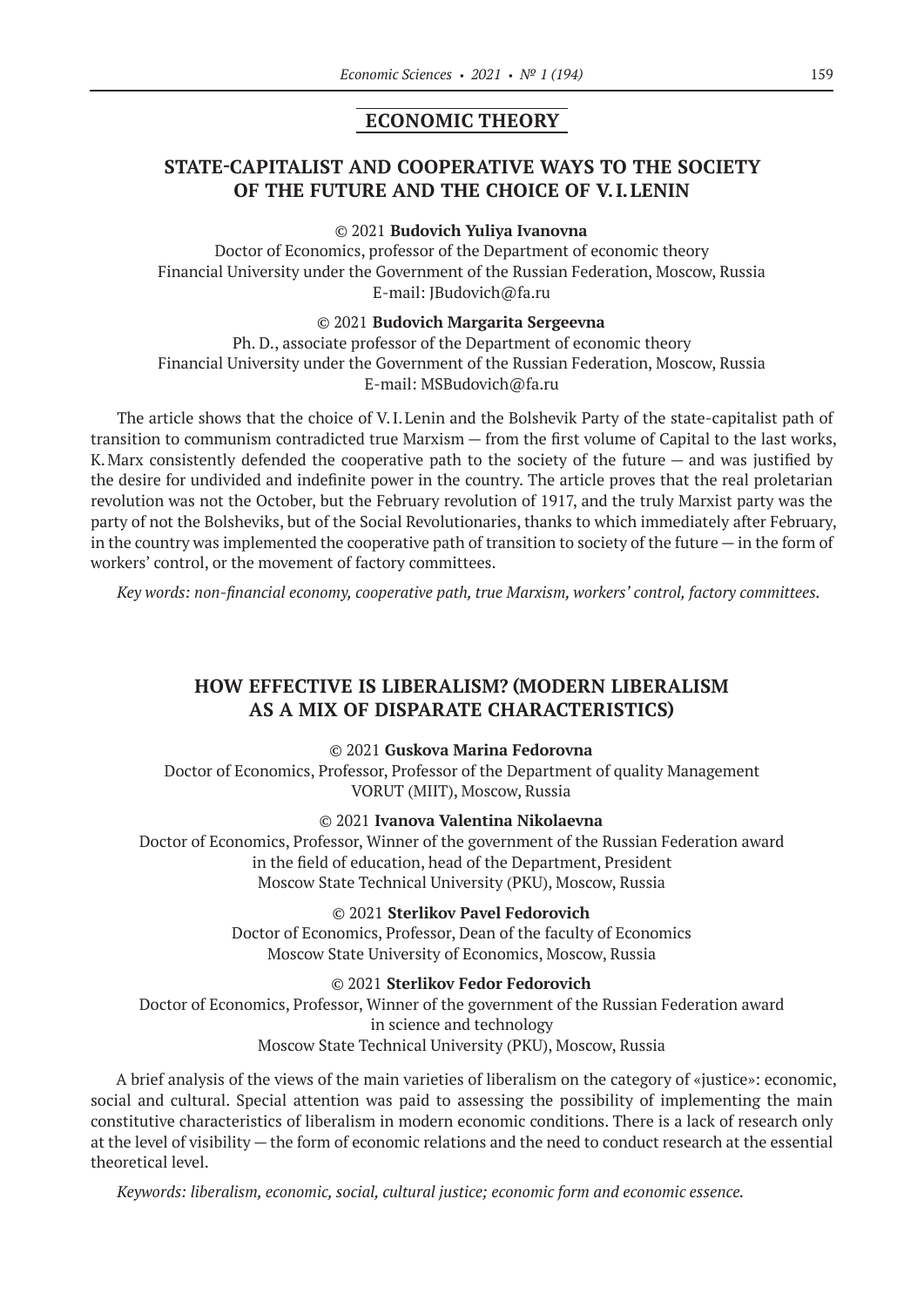# **FACTORY COMMITTEES, OR THE COOPERATIVE PATH TO THE SOCIETY OF THE FUTURE — A CHANCE MISSED BY RUSSIA IN 1917–1918**

© 2021 **Lebedev Konstantin Nikolaevich**

Doctor of Economics, professor of the Department of economic theory Financial University under the Government of the Russian Federation, Moscow, Russia E-mail: KNLebedev@fa.ru

The article shows that the cooperative way of transition to the society of the future is the same reality as the state-capitalist way, which was implemented in our country in the 1930s–1950s and ensured the outstripping growth of the USSR economy in comparison with the world economy. It was the cooperative, and more effective than the state-capitalist, path to a better society that was realized in our country more than a year after the victory of the February Revolution of 1917 in the form of workers ' control, or the movement of factory committees. This path was blocked by the Bolshevik party, for whom, seeking indefinite and undivided power in the country, the only acceptable path was the state-capitalist one.

*Keywords: non-financial economy, cooperative way, state-capitalist way, workers ' control, factory committees.*

# **TRANSFORMATION OF THE MODERN FINANCIAL SYSTEM AND THE ROLE OF FINANCIAL TECHNOLOGIES IN IT**

### © 2021 **Mikhailov Alexander Mikhailovich**

Doctor of Economics, Professor, Department of Economic Theory Samara State University of Economics (SSEU), Samara, Russia E-mail: 2427994@mail.ru

### © 2021 **Korolev Ilya Andreevich**

Master student of the Department of Economic Theory Samara State University of Economics (SSEU), Samara, Russia

The modern financial market can be characterized as a combination of classic credit and non-credit products with the latest innovative achievements of Fintech companies. The improvement in the range of financial products is driven by the current circumstances in which consumers of financial services have to resort to financial institutions as intermediaries in financial transactions between counterparties. It should be noted that in the modern financial services market there is a narrowing of the classical functions of intermediaries in the redistribution of capital for the smooth functioning of the reproduction process.

*Keywords: individual investment account, crowdfunding, cryptoexchange, cryptocurrency, neobank, bonds, smart contract, trading, fintech solutions, securities.*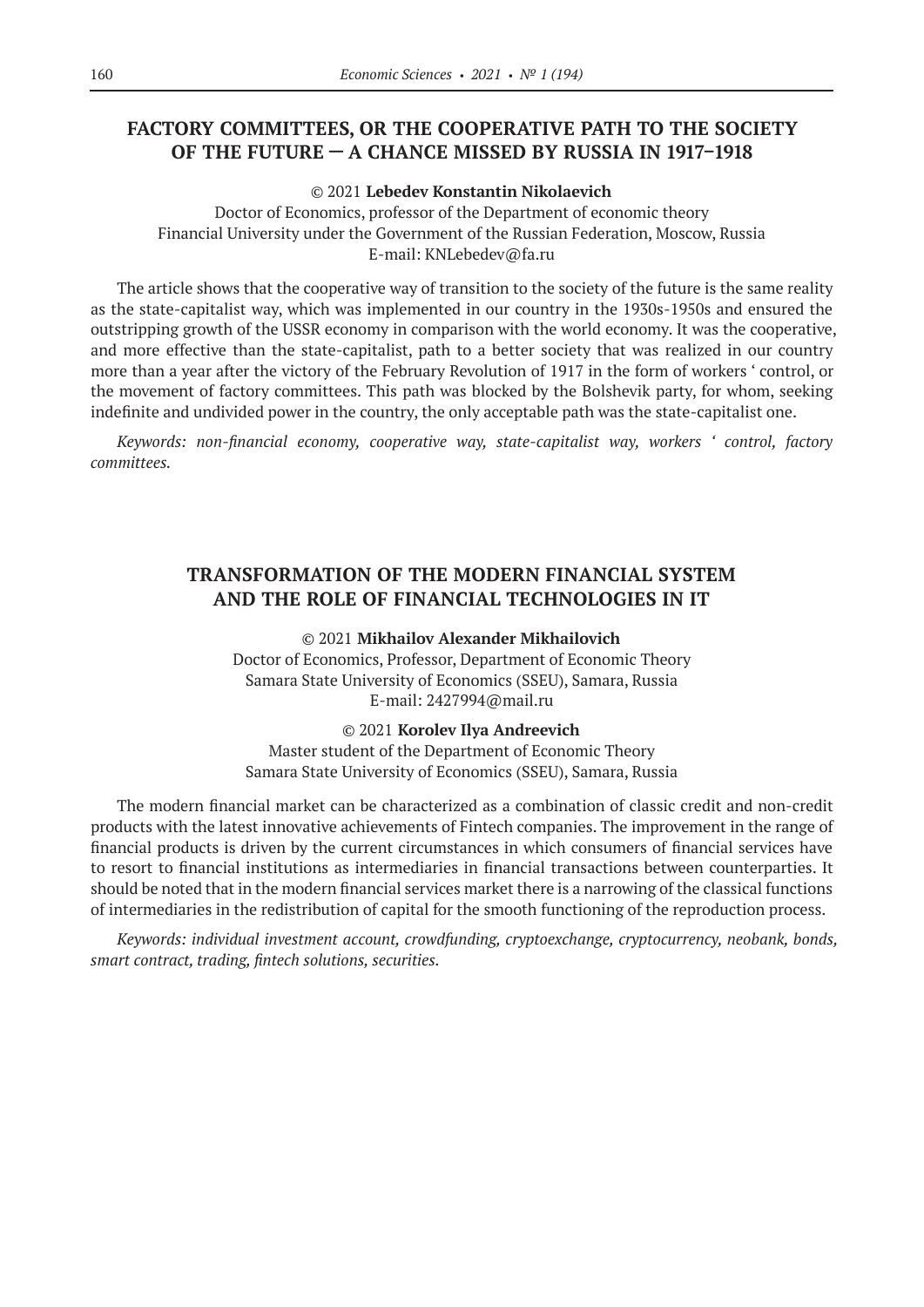### **ECONOMICS AND MANAGEMENT OF NATIONAL ECONOMY**

### **ECONOMIC AND POLITICAL UNION OF THE BRICS COUNTRIES**

#### © 2021 **Bayramkulov Magomed Alievich**

student

Financial University under the Government of the Russian Federation, Moscow, Russia E-mail: bayramkulov09@gmail.com https://orcid.org/0000–0002–6340–7073

Subject / topic: The article is devoted to the analysis of the BRICS integration association, the reasons and methods of its organization, and the goals that were set for it. The article discusses the results achieved by the association during the period of its operation, and also provides various points of view on the results of the work.

Goals / Objectives: To identify the problems of the BRICS functioning as an alternative to a modern unipolar financial organization.

Methodology: During the research, the following methods were applied: theoretical analysis, analysis of the regulatory framework, trend analysis

Results / conclusions: In the course of the study, the main directions of the relationship between integration associations and the international movement of finance were identified. The key advantages and disadvantages of BRICS are shown. The impact of integration associations on the world financial architecture and the world economy is analyzed.

*Keywords: BRICS, globalization, world financial architecture, development of integration associations, World Bank, International Monetary Fund, integration processes.*

- 1. *Wouters J., Van Kerkhoven* Positions of the G20 and BRICS on Trade and Investment: Trends and Politics // Bulletin of International Organizations: Education, Science, New Economy. 2017. No. 3.
- 2. *Leonova Olga Georgievna, Popova Natalya Valerievna* New BRICS priorities. Towards the 12th BRICS Summit in Russia // Social and Humanitarian Knowledge. 2020. No. 2.
- 3. *Tsaplina Ekaterina Igorevna* Evolution of BRICS: problems and prospects // Actual problems of modern international relations. 2017. No. 9.
- 4. *Kheifets Boris Aronovich* BRICS: an agenda for Russia at the 2020 summit in Chelyabinsk // Russian Foreign Economic Bulletin. 2019. No. 1.
- 5. *Yarygina I.Z.* Mechanisms of economic development of the BRICS EU // Greater Eurasia: Development, security, cooperation. 2018. No. 1–1.
- 6. BRICS and economic development: a multidisciplinary perspective IOR international press [Electronic resource] — Access: http://www.nkibrics.ru/system/asset\_publications/data/5fa0/19df/6272/6945/d545/0000/ original / BRICS\_and\_Economic\_Development.pdf? 1604327903 (Date of treatment 11/10/2020).
- 7. Implementation of the Strategy for BRICS Economic Partnership in the period 2015–2020 Overview BRICS Russia Expert Council — [Electronic resource] — Access: https://brics-russia2020.ru/images/113/92/1139279.pdf (Date circulation 10.11.2020).
- 8. BRICS science, technology and innovation (STI) calendar of activities 2020–2021 [Electronic resource] Access: https://brics-russia2020.ru/images/113/92/1139206.pdf (Date of access 10.11.).
- 9. Economic growth for an innovative future BRICS business Council annual report Brasilia [Electronic resource] — Access: http://brics2019.itamaraty.gov.br/images/documentos/lowres\_cni\_cebrics\_cupula\_en\_1.pdf (Retrieved 10.11.2020).
- 10. The website of the International Monetary Fund [Electronic resource] Access: https://www.imf.org/external/ russian/index.htm (Date of treatment 11/10/2020).
- 11. UNCTAD website [Electronic resource] Access: https://unctad.org/
- 12. Global Competitiveness Report 2019 [Electronic resource] http://www3.weforum.org/docs/WEF\_TheGlobalCo mpetitivenessReport2019.pdf (Retrieved 10.11.2020).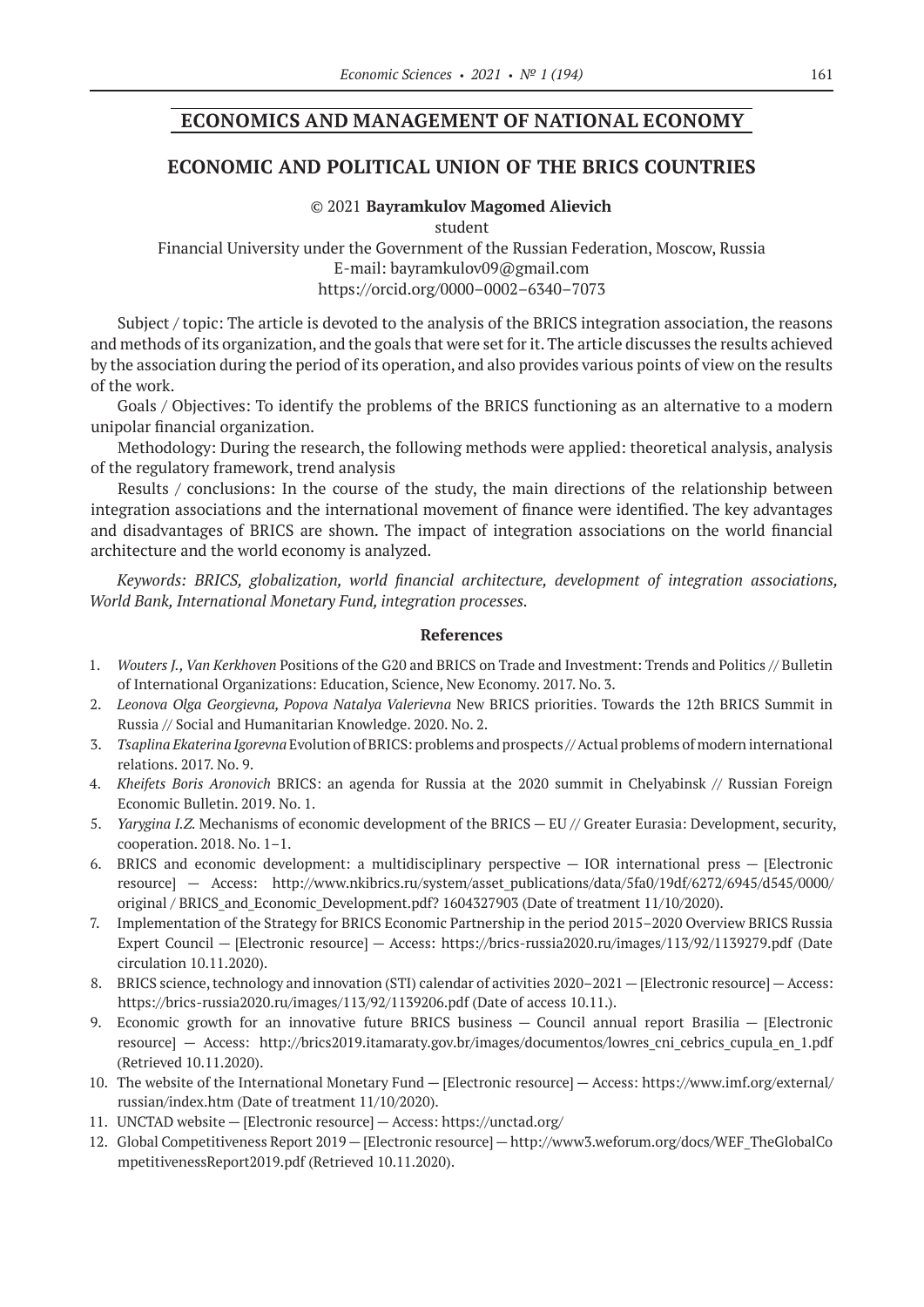- 13. Doing business 2020 [Electronic resource] Access: https://www.doingbusiness.org/en/reports/global-reports/ doing-business‑2020 (Date of access 10.11.2020).
- 14. GII Report 2019 [Electronic resource] Access: https://www.globalinnovationindex.org/gii‑2019‑report (Date of access 10.11.2020).
- 15. The World Bank: Gross Domestic Product 2020 [Electronic resource] Access: https://www.worldbank.org/en/ publication/global-economic-prospects (Date of treatment 11/10/2020).

### **ANALYSIS OF THE ORGANIZATION'S MARKETING ACTIVITIES**

#### © 2021 **Bairamukov Lokman Khuseinovich**

The master student Financial University under the Government of the Russian Federation, Moscow, Russia E-mail: lokman.bayramukov@gmail.com https://orcid.org/0000–0002–7518–8656

Subject / topic: The research is aimed at studying the marketing activities of organizations and ways to improve them based on the latest techniques.

Goals / objectives: Identification of methods for improving marketing activities at the enterprise, namely the development of a system for improving marketing strategies.

Methodology: In the course of the study, research materials, educational literature and statistical data were used.

Results / conclusions: In the course of the study, the theoretical aspects of marketing and marketing activities of the organization were revealed, the essence of the factors influencing the formation of these indicators was revealed.

*Keywords: marketing, marketing activities, advertising, BCG matrix, matrix, products, service, promotion, market research, profit and profitability, ways to improve the efficiency of an organization, trends, business management.*

- 1. *Averina O.I.* Complex economic analysis of economic activity: textbook / O.I.Averina.— M .: KnoRus, 2017.— 432 p.
- 2. *Averchev I.K.* How to evaluate the efficiency of the company / IK Averchev // Financial Director.— 2018.— No. 3.— S. 15–21.
- 3. *Alekseeva A.I.* Complex economic analysis of economic activity: textbook / A.I.Alekseeva, Yu.V.Vasiliev, A.V.Maleeva, L.I.Ushvitsky.— M .: KnoRus, 2019.— 706 p.
- 4. Anisimova N.A. Marketing planning and analysis: textbook / N.A. Anisimova, T.I. Smotrova M.: Rusays, 2020. -180 p.
- 5. *Arutyunova D.V.* Strategic management: Textbook / D.V.Arutyunov.— Taganrog: TTI SFU Publishing House, 2019.— 452p.
- 6. *Grigoriev M.N.* Marketing: a textbook for applied baccalaureate / M.N.Grigoriev Moscow: Yurayt Publishing House, 2019.— 559 p.
- 7. *Karpova S.V.* Marketing: theory and practice: a textbook for bachelors / S.V.Karpova.— Moscow: Publishing house. Yurayt, 2019.— 408 p.
- 8. *Kondratenko N.M. Marketing: Textbook and Workshop for Applied Bachelor's Degree / Ed. ed. N.M. Kondratenko. -*M .: Ed.Yurayt, 2018.— 408 p.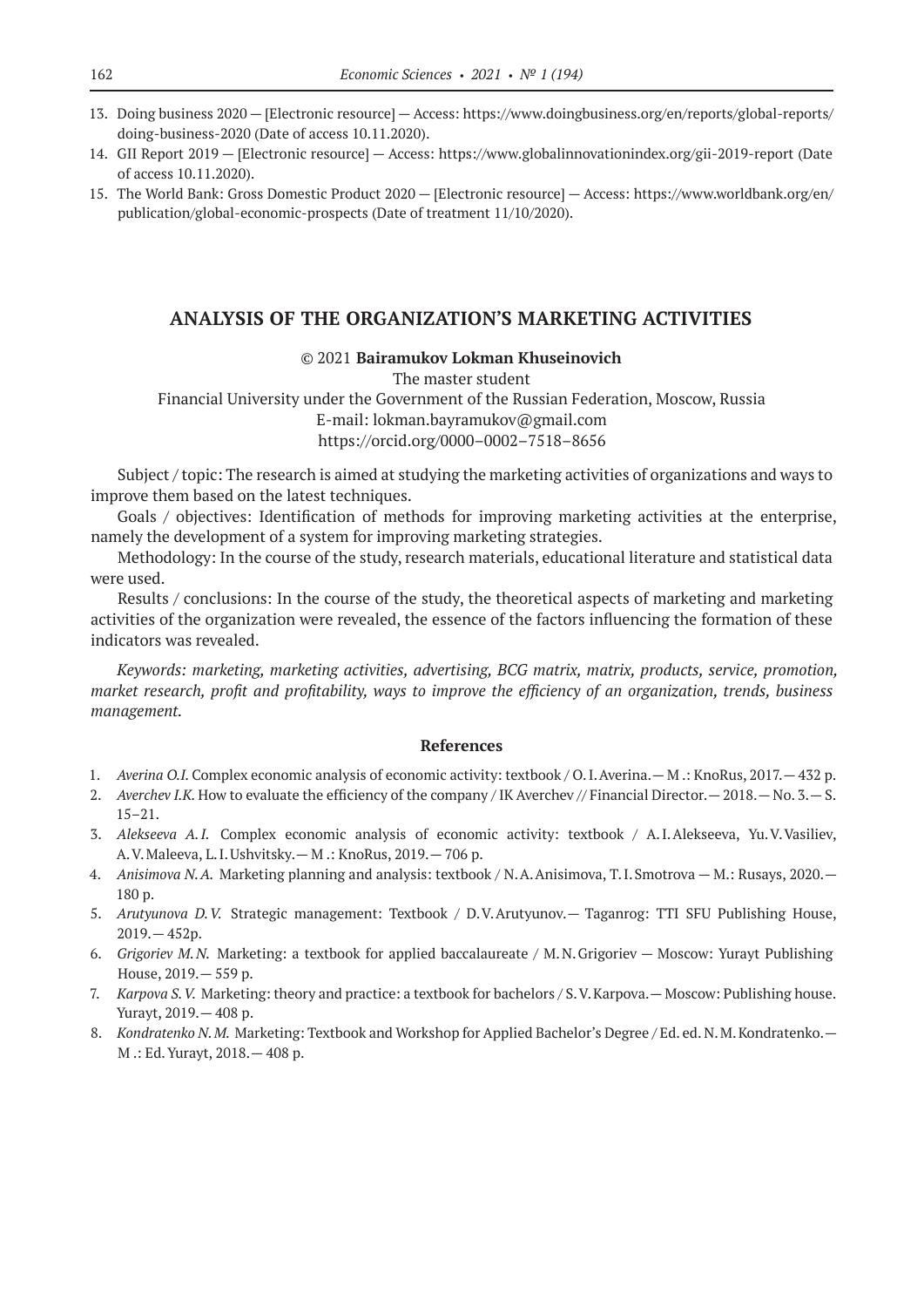### **INSTITUTIONAL THEORY OF NATIONAL WEALTH FORMATION: MANAGEMENT APPROACH**

### © 2021 **Demina Nadezhda Konstantinovna**

PhD in Economics South Ural State University (State scientific university), Chelyabinsk, Russia E-mail: deminank@susu.ru

© 2021 **Popova Elena Aleksandrovna**

Doctor of Economics, Docent South Ural State University (State scientific university), Chelyabinsk, Russia E-mail: 73519045153@yandex.ru

### © 2021 **Bazeliuk Vladimir Vasilyevich**

Doctor of Pedagogics, professor South Ural State University (State scientific university), Chelyabinsk, Russia E-mail: bazeliukvv@susu.ru

© 2021 **Romanova Anna Valentinovna**

PhD in Pedagogics South Ural State University (State scientific university), Chelyabinsk, Russia E-mail: romanovaav@susu.ru

The genesis of economic theory as a science of wealth and state management is justified. Special attention is paid to the institutional orientation of the development of the theory of social reproduction of national wealth and the justification of the role of economic institutions in its formation.

*Keywords: national wealth, institutional theory, genesis, management, formation, sources of wealth, development.*

- 1. Wealth as a mentality and the work of the economic mind/A. E.Kenzhibaev, I.V.Lavrov, A.N.Popov.—Yekaterinburg: Ural State Power Plant, 2003.— 144 p.
- 2. *Buchanan, J.* Selected Works/J. Buchanan//Nobel Laureates. Т.1.— M.: Taurus Alpha, 1997.— S. 23–84.
- 3. *Dementiev, G.M*. Sinergizm of management as modern basis of formation of a national wealth / G.M.Dementiev.— Chelyabinsk: УралГУФК, 2009.— 264 pages.
- 4. *Clark, J*.Wealth distribution. Lane from English/J. Clark.— M.: Alpha, 2000.— 216 p.
- 5. *Popova, E.A*.Contract paradigm for the formation of national wealth/E. A.Popova, I.V.Lavrov, G.M.Dementyev.— M.: VNIETUSH, 2004.— 144 p.
- 6. *Priests, And. H*.Management as kognitariat and basis of formation of a national wealth. N.Popov, G.M.Dementiev.— Chelyabinsk: УралГУФК, 2007.— 64 pages.
- 7. *Popov, A.N*.Management in the system of collective entrepreneurship and the formation of national wealth/A. N.Popov, Yu.D.Doronin, G.M.Dementyev.— Chelyabinsk: UralGUFK, 2008.— 96 p.
- 8. *Ricardo, D*.Beginnings of political economy and taxation. Lane from English/D. Ricardo.— M.: Economics, 1987.— 460 p.
- 9. *Smith, A.* Theory of Moral Feelings. Lane from English/A. Smith.— M.: Economics, 1997.— 318 p.
- 10. Rivalry of theories as the basis of the genesis of political economy/V.L.Bersenev, A.I.Tatarkin, A.G.Shelomentsev. Yekaterinburg: Institute of Economics of the Ural Branch of the Russian Academy of Sciences, 2005.— 81 p.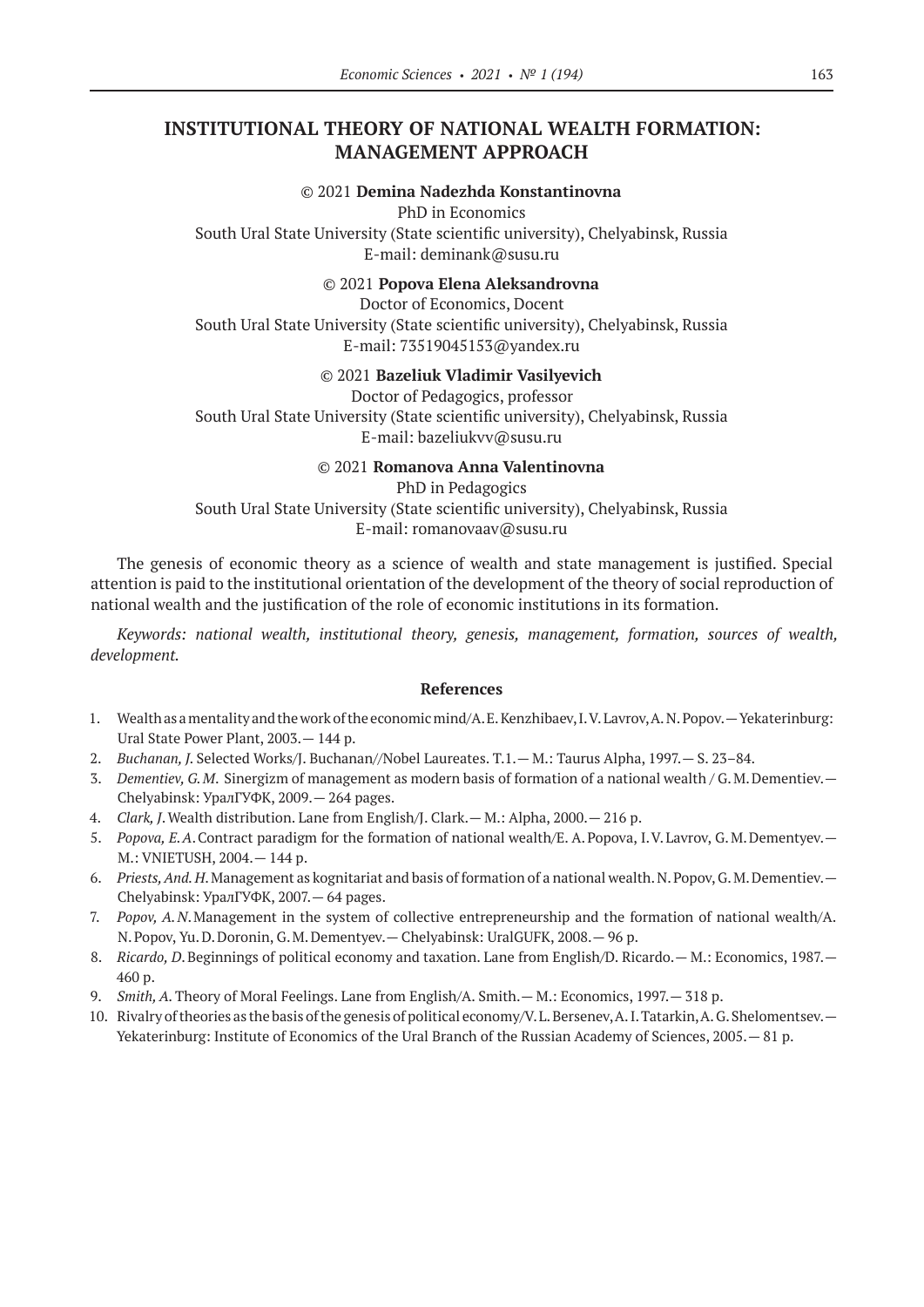### **THE ROLE OF TAXES IN PROVIDING THE ECONOMIC SECURITY OF THE RUSSIAN FEDERATION**

© 2021 **Dozhdeva Elena Evgenyevna** Candidate of Economics, Associated Professor Samara State Economic University, Samara, Russia Еmail: dozhdeva69@mail.ru

The article defines the role of taxes in ensuring the economic security of the state. Based on this, the most accurate definition of the concept of economic security of the state is proposed. This article determines that in order to ensure the economic security of the state, it is necessary to distinguish between objective indicators, which are manifested in actual quantitative data, and subjective indicators that determine the goals, objects, tasks and performance of various branches of government bodies.

*Keywords: economic security of the state, market economy, level of tax revenues, budget system, objective and subjective indicators, business entities.*

# **A SYSTEMATIC ANALYSIS OF BANKS ATTRACTIVENESS FOR VIP-SEGMENT CONSUMERS WITHIN THE DIGITAL INFORMATION ENVIRONMENT**

### © 2021 **Ershova Alena Viktorovna**

PhD student of Marketing Department Saint-Petersburg State University of Economics (UNECON), St.Petersburg, Russia E-mail: alena.tsyura@mail.ru

### © 2021 **Rodionov Dmitry Grigorievich**

Doctor of Economic Sciences, Professor, Graduate school of industrial economics Peter the Great St. Petersburg Polytechnic University (SPbPU), St. Petersburg, Russia E-mail: dmitry.rodionov@spbstu.ru

© 2021 **Konnikov Evgenii Alexandrovich**

Candidate of Economic Science, Graduate school of industrial economics Peter the Great St. Petersburg Polytechnic University (SPbPU), St. Petersburg, Russia E-mail: konnikov.evgeniy@gmail.com

© 2021 **Konnikova Olga Anatolyevna**

Candidate of Economic Science, Department of Marketing Saint-Petersburg State University of Economics (UNECON), St.Petersburg, Russia E-mail: olga.a.konnikova@gmail.com

The banking sector has become one of the most transformed as a result of digitalization. The consequence of this process was a significant transition of online banking services. This transition triggered a transformation in the perception of the bank by representatives of virtually all consumer segments. At the same time, one of the most significant in the context of this transformation for the bank is the VIP segment of consumers. The purpose of this study is to form an up-to-date tool for systematic analysis of banks in terms of their attractiveness for representatives of the VIP segment of consumers of banking services. The resulting tool is fully automated by means of Python and can be used both by banks in the framework of competitive analysis, and by representatives of the VIP segment of consumers in the framework of comparative analysis of banking organizations.

*Keywords: systems analysis, bank, VIP segment of consumers, Python.*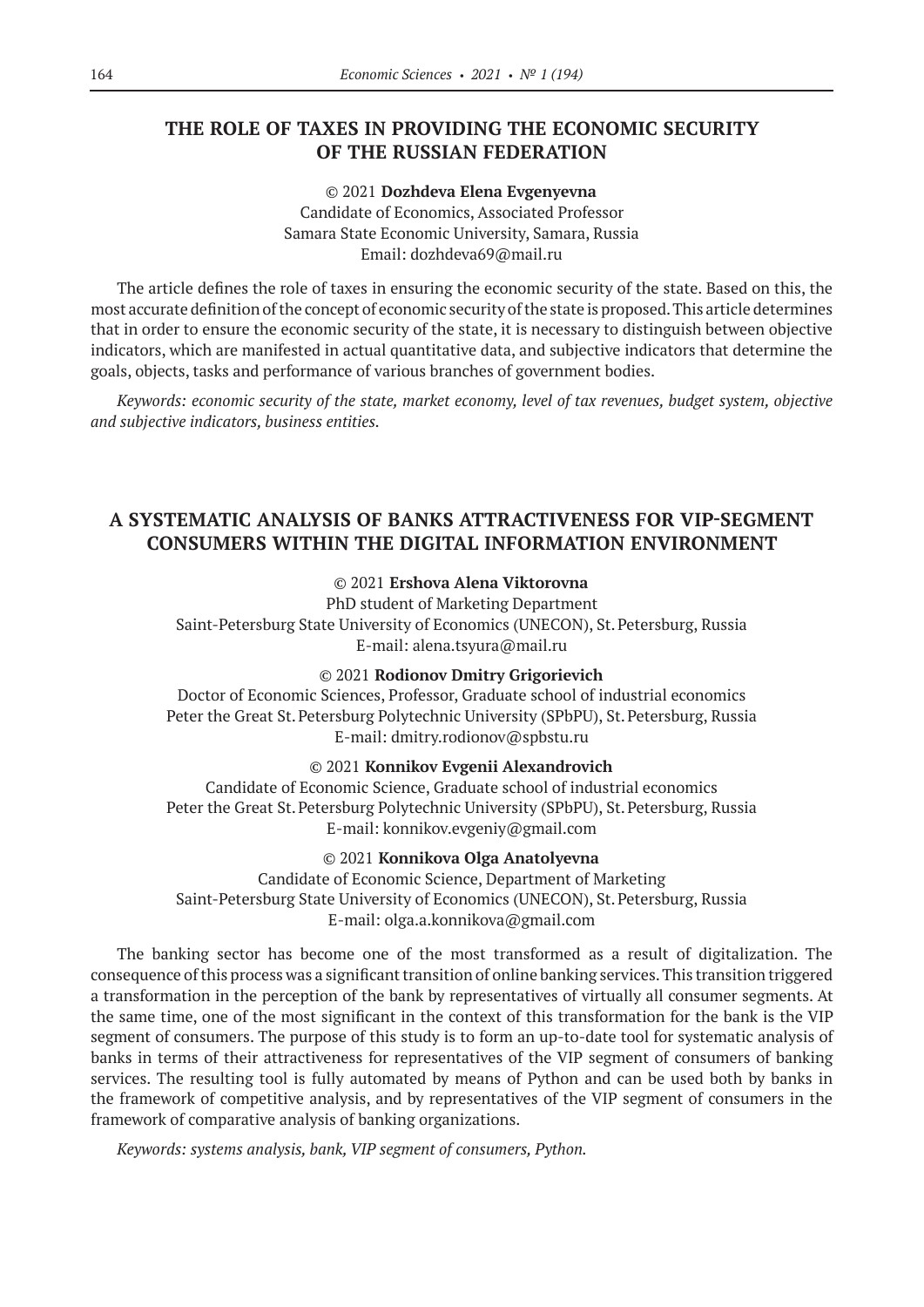# **THE ROLE OF THE STATE IN IMPROVING THE EFFICIENCY OF AGRICULTURAL ORGANIZATIONS**

#### © 2021 **Zhilyakov Dmitry Ivanovich**

Candidate of Economic Sciences, Associate Professor, Аccounting and finance department Kursk State Agricultural Academy, Kursk, Russia E-mail: zhilyakov@yandex.ru

The article defines the relevance of the study of financial results of agricultural organizations, analyzes the dynamics of the number of profitable and unprofitable enterprises. Based on the calculation of the proportion of profitable and unprofitable organizations, their ratio, the problems of the functioning of agricultural enterprises are determined and the role of the state in their solution is determined.

*Keywords: financial results, profit, loss, finances, performance efficiency, government regulation.*

- 1. *Vodolazskaya N.V.* Innovatsionnyi podkhod k obespecheniyu ustoichivogo razvitiya organizatsionnoehkonomicheskikh sistem. [Tekst] // Organicheskoe sel'skoe khozyaistvo: problemy i perspektivy: materialy XXII Mezhdunarodnoi nauchno-proizvodstvennoi konferentsii (p. Maiskii, 28–29 maya 2018 g.): v 2 t. T. 1.— p. Maiskii: Belgorodskii GAU, 2018.— S 51–53.
- 2. *Vodolazskaya N.V.* O tendentsiyakh ustoichivogo razvitiya regional'nykh proizvodstvennykh sistem / N.V.Vodolazskaya // Problemy i resheniya sovremennoi agrarnoi ehkonomiki. XXI mezhdunarodnaya nauchnoproizvodstvennaya konferentsiya.— 2017.— S. 186–187.
- 3. *Zhilyakov, D.I.* Dinamika i rol' finansovykh rezul'tatov deyatel'nosti organizatsii APK v razvitii otrasli [Tekst] / Zhilyakov D.I.// Vklad universitetskoi agrarnoi nauki v innovatsionnoe razvitie agropromyshlennogo kompleksa. Materialy 70‑i Mezhdunarodnoi nauchno-prakticheskoi konferentsii. Ministerstvo sel'skogo khozyaistva RF, Ryazanskii gosudarstvennyi agrotekhnologicheskii universitet im. P.A.Kostycheva.— 2019.— S. 247–252.
- 4. *Zhilyakov, D.I.* Analiz sostoyaniya mirovogo rynka pshenitsy i perspektivy Rossii po rasshireniyu ehksportnogo potentsiala [Tekst] / D.I.Zhilyakov, V.YA. Bashkatova, YU.V. Plakhutina i dr. // Ehkonomicheskie nauki.— 2020.— № 183.— S. 38–43.
- 5. *Zhilyakov, D.I.* Vliyanie gosudarstvennoi podderzhki na finansovye rezul'taty deyatel'nosti sel'skokhozyaistvennykh predpriyatii [Tekst] / D.I.Zhilyakov // Materialy Mezhdunarodnoi nauchno-prakticheskoi konferentsii «Integratsiya nauki i sel'skokhozyaistvennogo proizvodstvA».— 2017.— S. 317–320.
- 6. *Zhilyakov, D.I.* Otsenka dinamiki i ehffektivnosti gosudarstvennoi podderzhki APK [Tekst] / D.I.Zhilyakov // Materialy mezhdunarodnogo molodezhnogo agrarnogo foruma «Agrarnaya nauka v innovatsionnom razvitii APK».— 2018.— S. 56–61.
- 7. *Zaretskaya V.G.* Diversifikatsiya ehkonomiki rossiiskikh regionov: izmereniya i tendentsii / V.G Zaretskaya., I.K.Titkova // Natsional'nye interesy: prioritety i bezopasnost'.— 2017.— T. 13. -№ 12 (357).— S. 2236–2255.
- 8. *Zaretskaya V.G.* Ehvolyutsiya finansovoi otchetnosti v Rossiiskoi Federatsii i ee vliyanie na protseduru analiza finansovogo sostoyaniya // Mezhdunarodnyi bukhgalterskii uchet.— 2011.—№ 34 (184).— S. 33–38.
- 9. *Zyukin, D.V.* Osnovnye tendentsii razvitiya sel'skokhozyaistvennoi otrasli Kurskoi oblasti na sovremennom ehtape [Tekst] / D.V.Zyukin, O.S. Kosinova // Nauka i praktika regionov. — 2018. —  $N^{\circ}$  1 (10). — S. 42–46.
- 10. *Kotlyarov, I.D.* Vertikal'no kooperirovannye agropromyshlennye organizatsii v sel'skom khozyaistve stran SNG [Tekst] / I.D.Kotlyarov // Mezhdunarodnyi nauchno-proizvodstvennyi zhurnal «Ehkonomika APK».— 2016.—  $N^{\circ}$  10 (264). - S. 89-94.
- 11. *Kotlyarov, I.D.* Formirovanie vertikal'no kooperirovannykh agropromyshlennykh ob»edinenii v sel'skom khozyaistve stran SNG [Tekst] / I.D.Kotlyarov // Ostrovskie chteniya. 2016. № 1. S. 128–132.
- 12. *Petrushina O.V.* Kontseptual'nye podkhody k resursnomu obespecheniyu razvitiya zernovogo kompleksa: finansy gosudarstva / O.V.Petrushina // Ehkonomika i predprinimatel'stvo.— 2020.—  $N^{\circ}$  5 (118).— S. 523–526.
- 13. *Petrushina, O.V.* Sushchnost' i neobkhodimost' analiza finansovogo sostoyaniya predpriyatiya [Tekst] / O.V.Petrushina, A.V.Gololobova // Mezhdunarodnoi nauchno-prakticheskoi konferentsii studentov, aspirantov i molodykh uchenykh «Innovatsionnaya deyatel'nost' v modernizatsii APK».— 2017.— S. 118–122.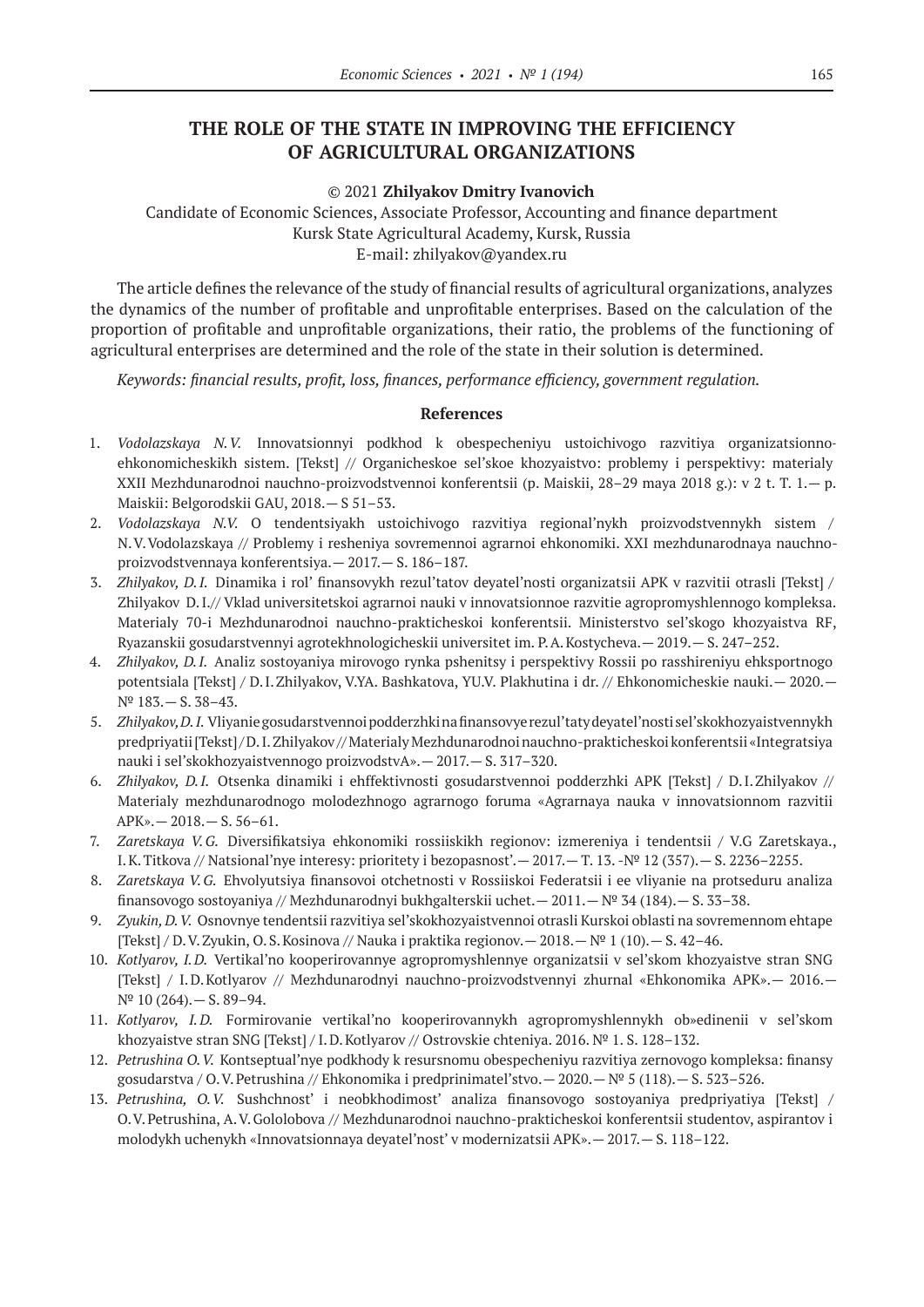- 14. *Pronskaya, O.N.* Teoretiko-metodologicheskie osnovy vosproizvodstva v sel'skom khozyaistve [Tekst] / O.N.Pronskaya, O.S.*Fomin O.S.* // Sbornik statei «Zakonomernosti i tendentsii razvitiya otsenki, upravleniya, ucheta i normativno-pravovogo obespecheniya finansovoi sistemy RossiI» Moskva.— 2017.— S. 56–59.
- 15. *Plakhutina YU.V.* Gosudarstvennoe regulirovanie vosproizvodstvennogo protsessa v sel'skokhozyaistvennykh organizatsiyakh / YU.V. Plakhutina // Gosudarstvo i obshchestvo: vchera, segodnya, zavtra. Seriya: Ehkonomika.—  $2012 - N^{\circ} 6(2) - S. 66 - 79.$
- 16. *Soklakov A.A.* Osnovnye napravleniya sovershenstvovaniya gosudarstvennogo regulirovaniya sel'skogo khozyaistva v Kurskoi oblasti / A.A.Soklakov, E.S.Malykhina // Sovremennye podkhody k transformatsii kontseptsii gosudarstvennogo regulirovaniya i upravleniya v sotsial'no-ehkonomicheskikh sistemakh.— 2019.— S. 128–131.
- 17. *Sokolov O.V.* Otsenka delovoi aktivnosti i rentabel'nosti deyatel'nosti organizatsii / O.V.Sokolov, M.O.Pashigoreva // Nauka i Obrazovanie.— 2018.— T. 1.—№ 2.— S. 15.
- 18. *Sokolov O.V.* Faktory formirovaniya pribyli predpriyatiya / O.V.Sokolov, A.A.Trofimova // Prodovol'stvennaya bezopasnost' v usloviyakh mezhdunarodnykh sanktsii. Michurinsk.— 2017.— S. 207–211.
- 19. *Solov'eva, T.N.* Marzhinal'nyi analiz pribyli ptitsefabrik yaichnogo napravleniya Kurskoi oblasti [Tekst] / T.N.Solov'eva, D.I.Zhilyakov // Ehkonomika sel'skokhozyaistvennykh i pererabatyvayushchikh predpriyatii.—  $2007 - N^{\circ}$  7. - S. 60-62.
- 20. *Shirobokov, V.G.* Upravlenie finansovymi rezul'tatami predpriyatii APK v ramkakh steikkholderskogo podkhoda [Tekst] / V.G.Shirobokov, A.V.Voronkov // Materialy nauchno-prakticheskoi konferentsii, posvyashchennoi 100‑letiyu so dnya sozdaniya kafedry organizatsii proizvodstva i predprinimatel'skoi deyatel'nosti v APK «Sovremennye organizatsionno-ehkonomicheskie problemy razvitiya APK.— 2015.— S. 183–187. (S. 184)

### **ECONOMIC LEVERS OF SOCIAL SUSTAINABILITY MANAGEMENT IN THE CONSUMER SPHERE**

### © 2021 **Zeldner Alexey Grigorievich** Doctor of Economics, Professor Chief Researcher Institute of Economics RAS, Russia, Moscow

The article examines and analyzes the sources of growth in costs and prices in the country for consumer goods. The influence on the level of domestic prices of the pricing methodology focused on the prices prevailing in the world markets is considered. A proposal is made to improve pricing and a system of economic levers to regulate the price level is proposed.

*Keywords: consumer goods, costs, prices, customs payments, sustainable development.*

# **RESEARCH OF PREFERENCES OF CONSUMERS OF FITNESS SERVICES OF THE FITNESS CLUB COMMUNITY**

### © 2021 **Kalieva Olga Mikhailovna**

Doctor of Economics Orenburg State University, Orenburg, Russia E-mail: kaf\_mark@mail.ru

#### © 2021 **Mantrova Marina Sergeevna** Ph. D.

Orenburg State University, Orenburg, Russia E-mail: mantrovams56@mail.ru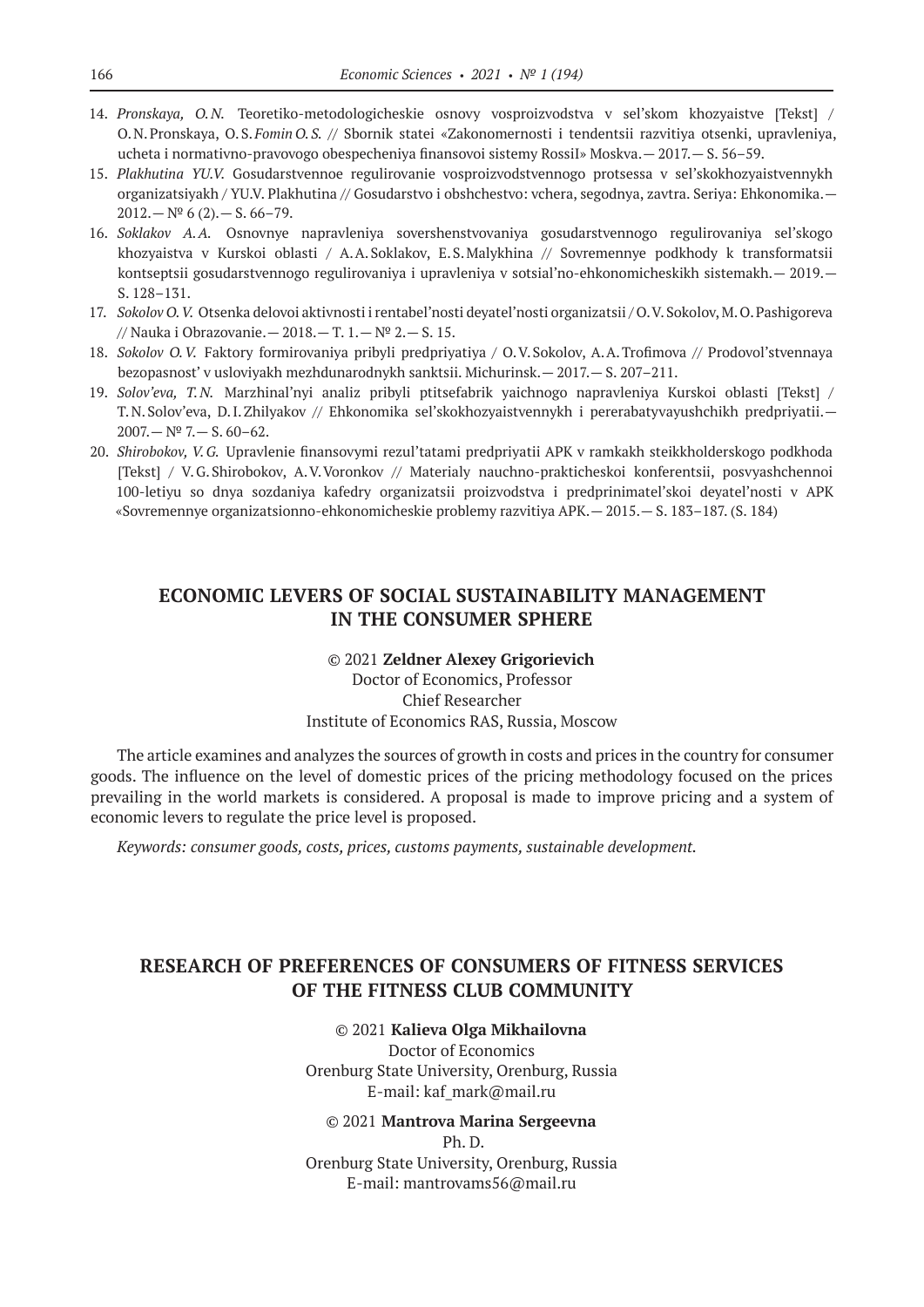### © 2021 **Inevatova Olga Aleksandrovna**

Ph. D.

Orenburg State University, Orenburg, Russia E-mail: inevatova.olga@mail.ru

© 2021 **Vatchenko Daria Anatolyevna** Supervisor of Sovcombank PJSC, Orenburg, Russia E-mail: darya.vatchenko@mail.ru

The results of a marketing study of the preferences of consumers of fitness services of the community of a fitness club in the city of Orenburg are presented. According to the results of the study of the preferences of consumers of fitness services, the criteria that consumers are guided by when choosing a fitness club are highlighted.

*Keywords: Fitness services, fitness club, fit business, customers, competitiveness, survey, marketing tools.*

#### **References**

- 1. *Samchuk, A. A.,* Promotion of fitness services/Bulletin of science and practice No. 6(June).— 2016.— p. 6–12.
- 2. *Barbaruk A.I.* Marketing research of the market of fitness services in Russia and St. Petersburg/ I.A.Krasyuk// Economic sciences.— 2018.— p. 28–31.
- 3. Official website of RBC (RosBusinessConsulting) [Electronic resource].— Orenburg. 2020.— URL: https://www.rbc. ru/ (accessed 16.12.2020)

### **RISK SPECIFICS OF GAS INDUSTRY PRODUCTION INFRASTRUCTURE ORGANIZATIONS**

### © 2021 **Karlik Alexander Evseevich**

Doctor of Economics, Professor, Head of the Department of Economics and Management of Enterprises and Industrial Complexes Saint Petersburg State University of Economics, Saint Petersburg, Russia E-mail: Karlik1@mail.ru

### © 2021 **Mitina Yulia Andreevna**

Applicant for the Department of Economics and Management of Enterprises and Industrial Complexes Saint Petersburg State University of Economics, Saint Petersburg, Russia E-mail: yulia.a.mitina@gmail.com

The article discusses the problems of risk management of organizations of production infrastructure of the gas industry. Comparative analysis of the main risks inherent in Russian and foreign organizations of gas industry infrastructure is given. Data on wear and tear of individual elements of the gas transportation system, which determine the level of risks, are given.

*Keywords: gas industry; risk management; industrial risk management system; Infrastructure Organization*

### **THE EUROPEAN PAYMENT INITIATIVE OR PEPSI. ECONOMIC INITIATIVE OR POLITICAL REALITY?**

© 2021 **Malinina Tatiana Vladimirovna** Student DEFR17–2c, Financial markets and banks Financial University of Government RF, Moscow, Russia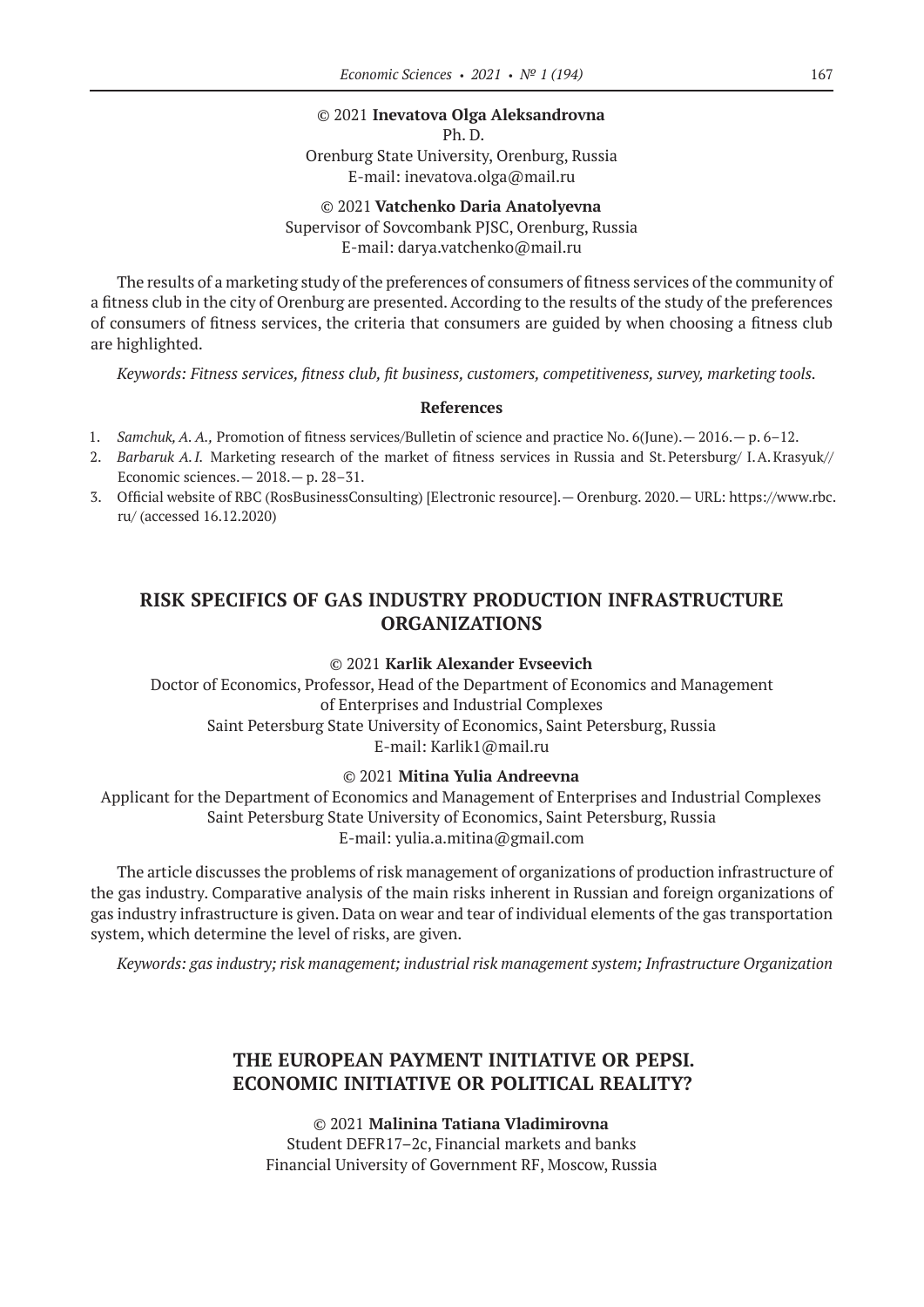Access to financial services and ensuring the efficiency of the payment market is an urgent problem in the world. Interest in the availability of financial services is explained by the fact that they help to reduce consumer costs for goods and services. For a country, access to financial services determines the transparency of payments. Today, across all countries, billions of people with the ability to work do not use official financial services. Increasing access to finance is a key element in improving the well-being of the population. Increasing access to finance for companies and individuals helps reduce income inequality and bring economic growth closer. The article examines the concept of financial accessibility, factors that affect it gives the author's definition of financial accessibility and emphasizes the role of retail payment services in improving it.

*Keywords: финансовые услуги, платежный рынок, конкурентоспособность, инициатива общеевропейской платежной системы, Европейская платежная инициатива, Visa, MasterCard, карточные платежи, европейские банки*

#### **References**

- 1. European banks want to abandon Visa and MasterCard. Access mode: https://kursiv.kz/news/mirovayaekonomika/2019–11/evropeyskie-banki-khotyat-otkazatsya-ot-visa-i-mastercard (accessed 26.11.2020)
- 2. The European payment initiative (EPI) is officially launched. Categories: Money is a symbol of national sovereignty. Published in: Commercial Bank, Digital payments, Europe, sovereignty. 30.07.2020. https://cashessentials.org/ the-european-payments-initiative-epi-officially-launched/
- 3. The initiative is pan-European payment system will be launched in the near future. 01.07.2020. https://thepaypers. com/online-payments/the-pan-european-payment-system-initiative-to-be-launched-very-soon-1243266#

## **FORECASTING THE DEMAND FOR CONTAINER TRANSPORTATION ALONG THE SILK ROAD RAILWAY TRANSIT CORRIDORS**

### © 2021 **Oganisyan V.A.**

Ass. Professor, Department of Management and Innovation, Higher School of Management Financial University, Moscow, Russia E-mail: vaoganisyan@fa.ru

### © 2021 **Nalbandyan G.G.**

Senior Lecturer, Department of Management and Innovation, Higher School of Management Financial University, Moscow, Russia E-mail: ggnalbandyan@fa.ru

# © 2021 **Khovalova T.V.** Senior Lecturer, Department of Management and Innovation, Higher School of Management

Financial University, Moscow, Russia E-mail: tvkhovalova@fa.ru

Freight demand forecasting has been the focus of many empirical studies for several decades. Freight demand studies tend to lead to a wide range of price and output elasticities, and therefore make it difficult to generalize the results of different studies. This article summarizes international experience in assessing the demand for freight traffic and the knowledge gained is applied to predict the demand for container traffic along railway «transit corridors» — China, EAEU, EU.

*Keywords: demand forecasting, freight traffic, elasticity assessment, rail transit corridors.*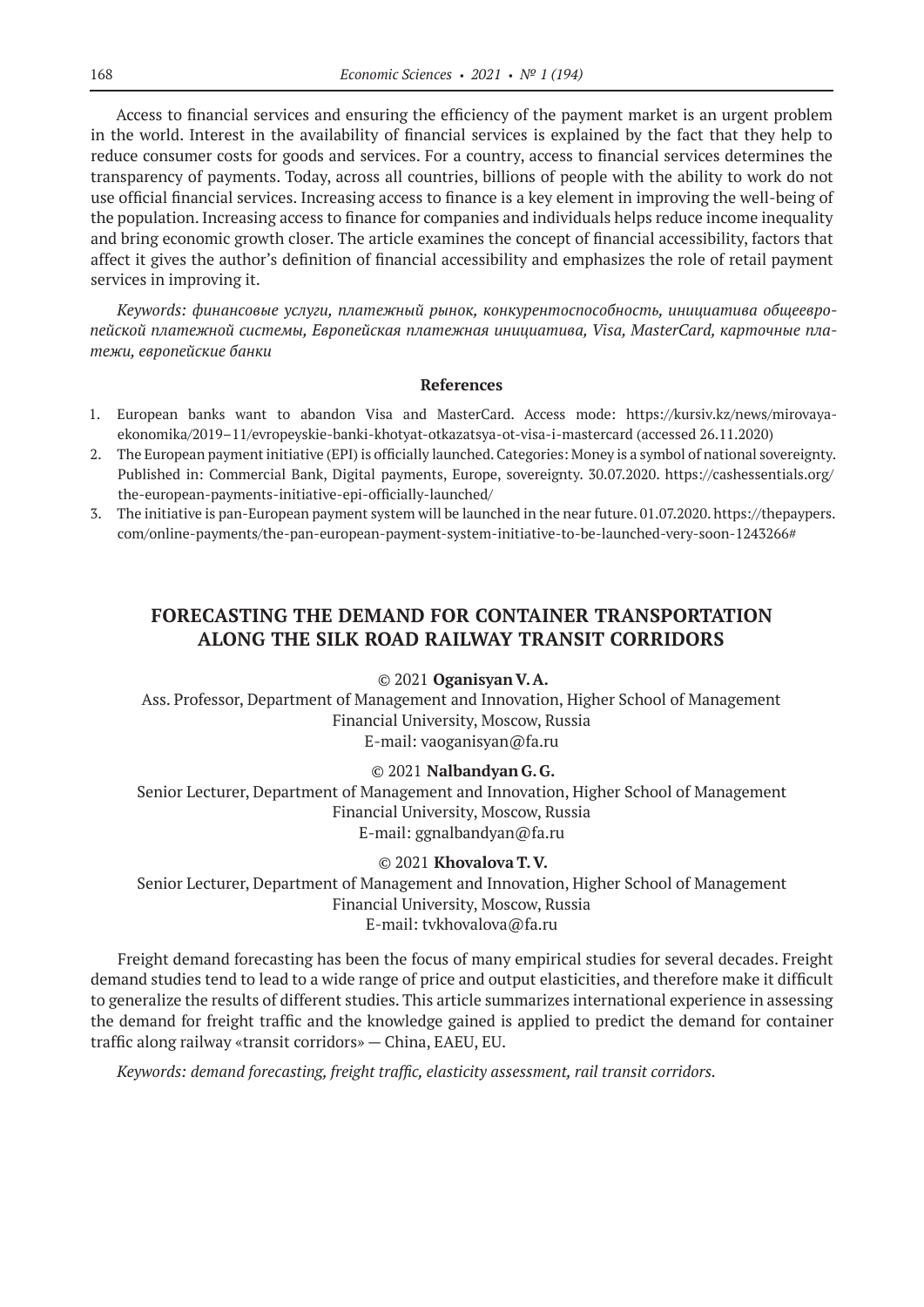### **BOOK KEEPING, STATISTICS**

# **APPLICATION OF A BALANCED SCORECARD ON TRADE ENTERPRISES IN THE CONSTRUCTION INDUSTRY**

#### © 2021 **Eremkina Yuliya**

Master's degree student in Economics Financial University under the Government of the Russian Federation, Moscow, Russia

### © 2021 **Lyalkova Evgeniya**

PhD in Economics, Associate Professor of the Department of Business Analytics of the Faculty of Taxes, Audit and Business Analysis Financial University under the Government of the Russian Federation, Moscow, Russia Professor of the Department of Accounting and Taxation» Plekhanov Russian University of Economics, Moscow, Russia

The need to apply a system of balanced indicators at commercial enterprises of the construction industry is due to the current economic situation and global trends. The concept of a balanced scorecard in trading activities allows you to link the overall strategy and goals of the enterprise with the activities of all departments.

*Keywords: strategic goals, balanced scorecard, trading activity, strategic map*

# **JUSTIFICATION FOR THE LEVEL OF MATERIALITY FOR IFRS FINANCIAL STATEMENTS**

© 2021 **Kachkova Olga Evgenievna** Financial University under the Russian Government, Moscow, Russia https://orcid.org/0000–0003–1439–2845

© 2021 **Krishtaleva Taisiya Ivanovna**

Financial University under the Russian Government, Moscow, Russia https://orcid.org/0000–0003–4297–5917

The article focuses on the concept of substance in IFRS. Substance is one of the basic quality characteristics of information in reporting. The article examines the quantitative and qualitative criteria for materiality applied to reporting, taking into account the ifRS (IAS) 1 and IFRS (IAS) 8 amendments.

*Keywords: essentiality; unification of definitions; identification; assessment; transparency of information; a qualitative assessment; quantification.*

# **UNIFIED REPORTING STANDARD IN THE HOTEL INDUSTRY USALI AS THE BASIS FOR OPTIMIZING THE INTERNAL CONTROL SYSTEM**

© 2021 **Naumova Nadezhda**

Student of Business analyses Departmen, Financial University under the Government of the Russian Federation, Moscow, Russia

### © 2021 **Lyalkova Evgenia**

Ph.D. (Econ.), Associate Professor, Business analyses Department Financial University under the Government of the Russian Federation, Moscow, Russia Associate Professor, Academic Department of Accounting and Taxation Plekhanov Russian University of Economics, Moscow, Russia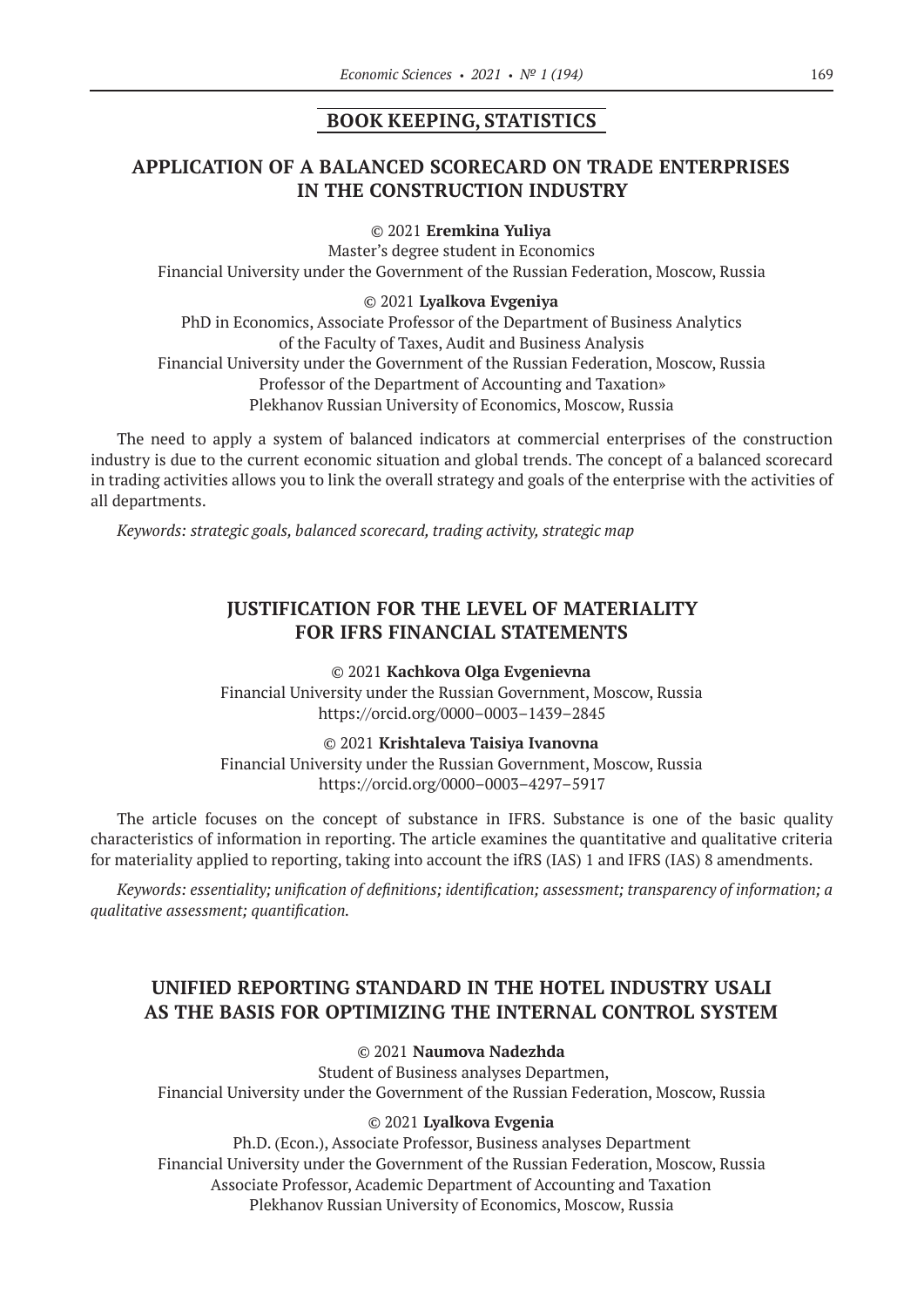# E-mail: EELyalkova@fa.ru **PROBLEMS CONCERNING THE IMPOSSIBILITY OF IMPLEMENTATION OF EFFECTIVE CONTROL OF EXPENDITURE, BUDGET FUNDS AIMED FOR THE IMPLEMENTATION OF FEDERAL PROJECTS**

© 2021 **Petrov A.M.**

PhD, Professor of Business Analysis Department Financial University under the Government of the Russian Federation, Moscow, Russia E-mail: palmi@inbox.ru

At present, the state faces a wide range of tasks in terms of ensuring a decent standard of living for the population and improving welfare. To achieve the designated tasks, the state implements federal projects that are financed from budget funds. Successful implementation of projects is possible through the implementation and interaction with an effective control system in general and internal financial control in particular.

*Keywords: indicators, industry, assessment, entrepreneur, risks, markets, situation, strategy, threats, management, economic entities.*

### **BASIC PRINCIPLES, METHODS AND METHODS OF INTERNAL FINANCIAL CONTROL**

### © 2021 **Petrov A.M.**

PhD, Professor of Business Analysis Department Financial University under the Government of the Russian Federation, Moscow, Russia E-mail: palmi@inbox.ru

The methodological aspects of assessing the quality of internal audit are still a hot topic. Globally, the newly formed government is faced with the obligation to establish and maintain effective and efficient internal controls to prevent fraud, mismanagement and misuse of public funds. Government mechanisms for fulfilling these obligations are both regulatory and legal, regulations adopted or modified, and organizational and managerial, such as methodologies for auditing in the public sector. The implementation of one or another mechanism of internal financial control or the combined use of several mechanisms depends on the long-term strategic goals of the controlled object.

*Keywords: indicators, industry, assessment, entrepreneur, risks, markets, situation, strategy, threats, management, economic entities.*

### **STUDY OF FACTORS AFFECTING THE EFFICIENCY OF COMMERCIAL BANKS IN RUSSIA**

© 2021 **Petrov Alexander Mikhailovich**

Department of Business Intelligence, Professor, Doctor of Economic Sciences, Associate Professor Financial University under the Government of the Russian Federation, Moscow, Russia E-mail: ampetrov@fa.ru

### © 2021 **Tsypin Alexander Pavlovich**

Department of Business Intelligence, Associate Professor, Ph.D., Associate Professor Financial University under the Government of the Russian Federation, Moscow, Russia E-mail: aptsypin@fa.ru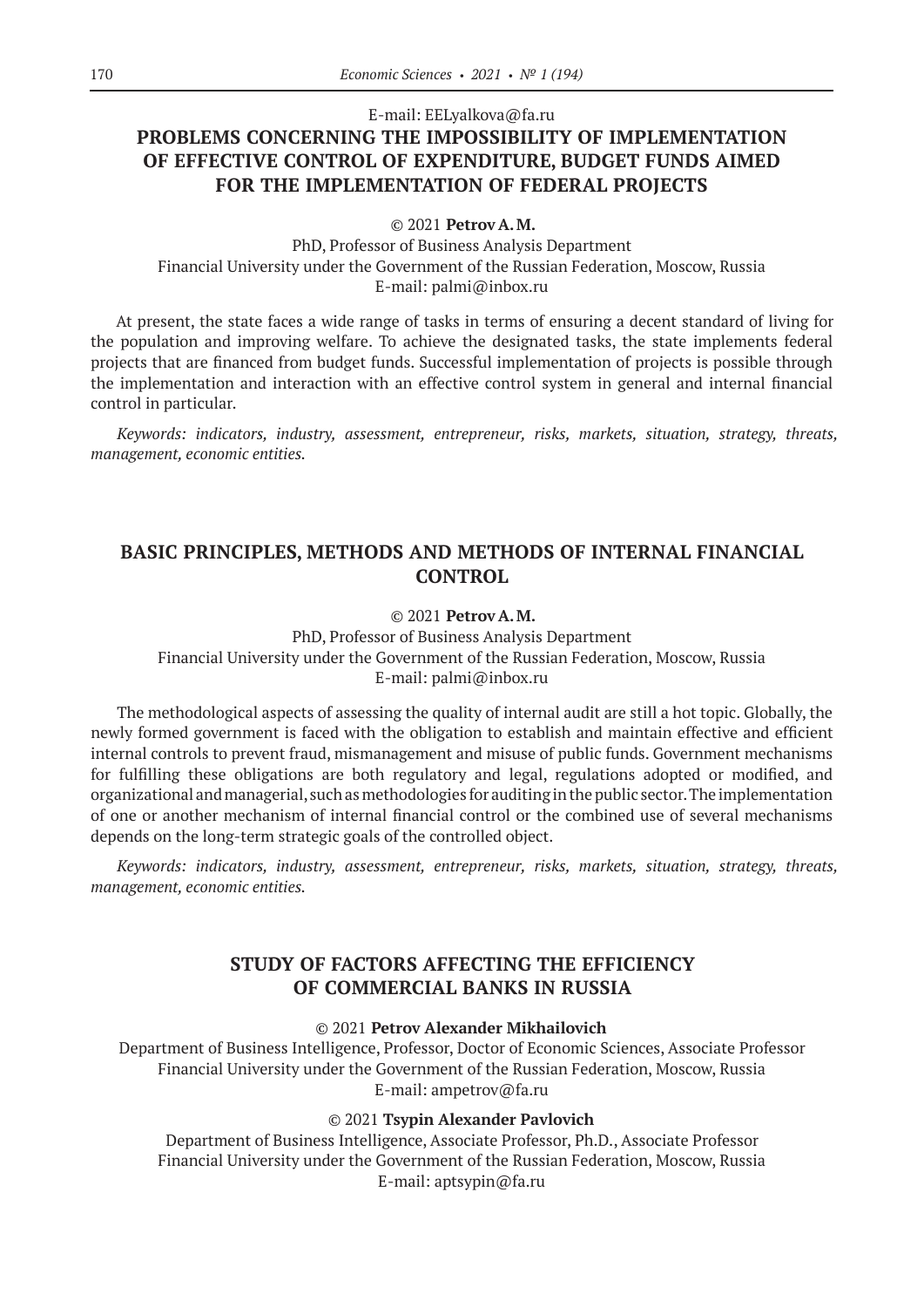#### © 2021 **Faizova Lilija Radikovna**

Department of Statistics and Econometrics, Candidate of Economic Sciences, Senior teacher of department of statistics and econometrics, Associate Professor, Ph.D. Orenburg State University, Orenburg, Russia E-mail: zipin@yandex.ru

The banking system is a systemically important sector of the Russian economy, the filling of the economic system with loans depends on its development and efficiency and, as a result, the progressive development of the country's regions. In this regard, we consider the topic of quantitative assessment and qualitative interpretation of the influence of factors on the profitability of the regional banking system to be relevant. The purpose of the article is to assess the influence of internal factors on the variation in the efficiency of credit institutions in Russia based on the use of statistical tools. To achieve the goal, along with such general scientific methods as comparison and analysis, mathematical and statistical methods were used: graphic, tabular, correlation and regression, multidimensional grouping. The main results of the study were as follows: in Russia, there has been a decrease in the number of credit institutions since the mid‑1990s, due to high competition in the capital market and tighter supervision by the Central Bank of the Russian Federation; comparative analysis of indicators of the banking system in the context of federal districts revealed significant monopolization, in particular, more than 90% of all assets are concentrated in banks registered in the Central Federal District; grouping of the constituent entities of the Russian Federation on the basis of indicators of the state of the banking system made it possible to distinguish two groups, while the first group included large regions with a developed economy; assessment of the impact of factors on the profitability of banks showed that in the first group of entities, the effectiveness of credit organizations is influenced by the volume of loans issued to the population, while in the second group, deposits of enterprises have the main impact. The results will be useful to researchers in the field of the capital market and the banking sector, as well as employees of credit organizations in the formation of a strategy for the development of banks.

*Keywords: credit institutions, commercial banks, regions of Russia, spatial economy, effectiveness of activities, factors, cluster analysis, regression analysis.*

# **DISADVANTAGES OF THE ORGANIZATION OF ACCOUNTING AND REPORTING IN THE FINANCIAL AND ECONOMIC ACTIVITIES OF AN ECONOMIC ENTITY**

### © 2021 **Shlychkov Dmitry Sergeevich**

Candidate of Economic Sciences, Associate Professor, Associate Professor of the Audit and Corporate Reporting Department Financial University under the Government of the Russian Federation, Moscow, Russia E-mail: sds457@mail.ru

#### © 2021 **Bautin Alexander Georgievich**

Student, Faculty of Law, Department of International and Public Law Financial University under the Government of the Russian Federation, Moscow, Russia E-mail: mega.bautin@mail.ru

This article discusses the main approaches to the formation of financial statements of the activities of economic entities, as well as the shortcomings of the organization of accounting in their activities. The approaches under consideration will make it possible to formulate a number of problems that arise during the preparation of reports on financial and economic activities and mitigate risks by developing recommendations.

*Keywords: accounting, accounting (financial) reporting, normative act, inventory, reliability, document flow, accounting*